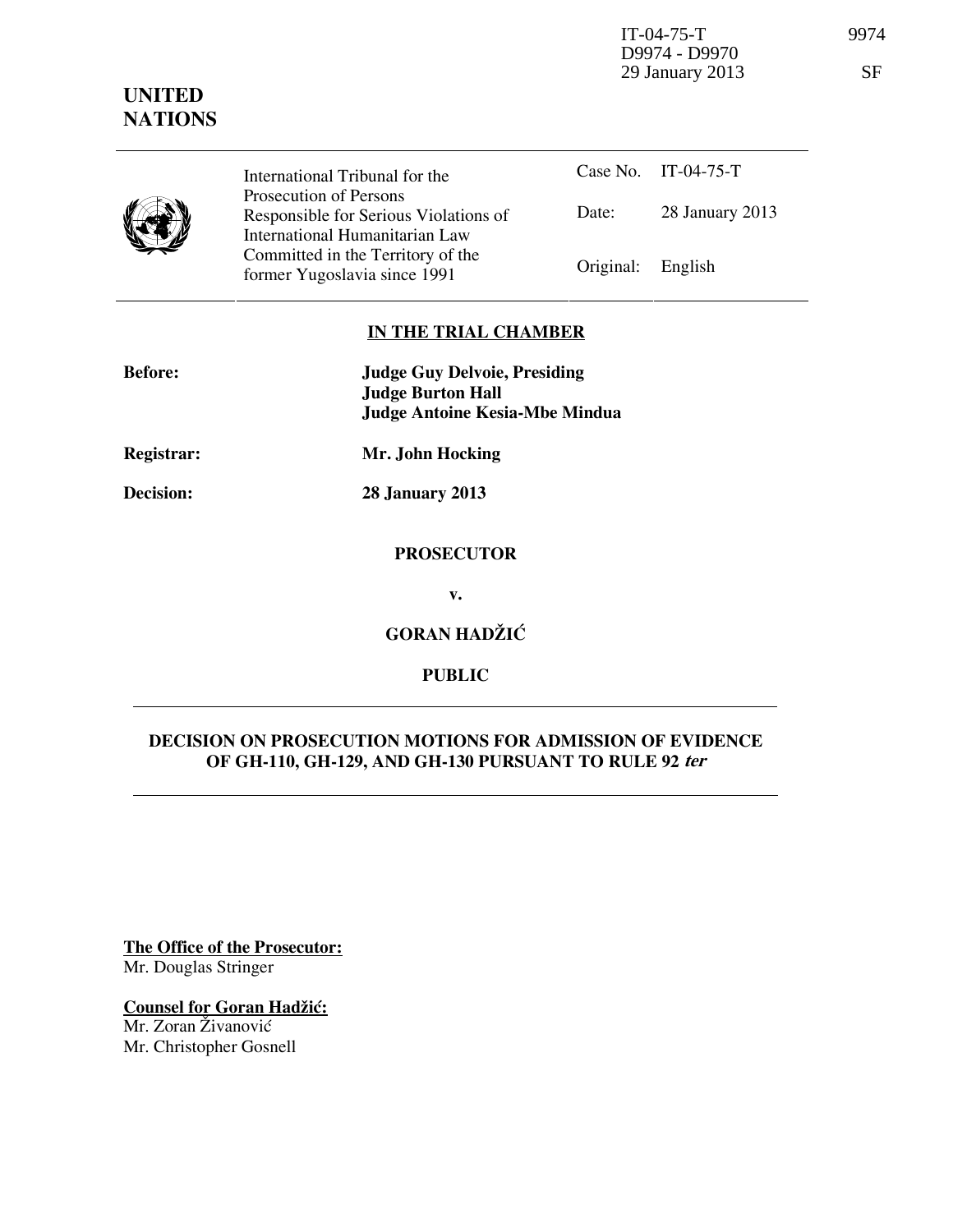1. **THIS TRIAL CHAMBER** of the International Tribunal for the Prosecution of Persons Responsible for Serious Violations of International Humanitarian Law Committed in the Territory of the former Yugoslavia since 1991 ("Tribunal") is seised of the "Prosecution Motion for Admission of Evidence Pursuant to Rule 92 *ter* (GH-110)", filed publicly with a confidential annex on 21 December 2012 ("First Motion"); the "Prosecution Motion for Admission of Evidence Pursuant to Rule 92 *ter* (GH-129)", filed confidentially with a confidential annex on 21 December 2012 ("Second Motion"); and the "Prosecution Motion for Admission of Evidence Pursuant to Rule 92 *ter* (GH-130)", filed publicly with a public annex on 21 December 2012 ("Third Motion") (collectively referred to as "Motion").

#### **A. Submissions**

2. In the Motion, the Prosecution requests the admission of the evidence of GH-110, GH-129, and GH-130, pursuant to Rule 92 *ter* of the Rules of Procedure and Evidence of the Tribunal ("Rules"), arguing that the evidence is probative, relevant, and reliable and meets the requirements for admission under that Rule.<sup>1</sup> The Prosecution submits that admitting the evidence in this manner will enable it to present its case-in-chief in an efficient and expeditious manner, without compromising the fairness of the proceedings. $2$ 

3. In relation to GH-110, the Prosecution requests the admission of 43 associated exhibits that, in its view, form an integral and inseparable part of the tendered Rule 92 *ter* statement.<sup>3</sup> The Prosecution requests that one of these associated exhibits be admitted under seal.<sup>4</sup>

4. In relation to GH-129, the Prosecution requests the admission under seal of one associated exhibit. $5$ 

5. In relation to GH-130, the Prosecution requests the admission of 35 associated exhibits that, in its view, form an integral part of the tendered Rule 92 *ter* statement.<sup>6</sup> The Prosecution requests that one of these associated exhibits be admitted under seal.<sup>7</sup>

6. The Defence indicated that it would make no submissions in relation to the Motion.<sup>8</sup>

 $\overline{a}$ 

9973

<sup>1</sup> First Motion, paras 1, 3, 6; Second Motion, paras 1, 3; Third Motion, paras 1, 3, 5.

<sup>2</sup> First Motion, para. 1; Second Motion, para. 1; Third Motion, para. 1.

<sup>3</sup> First Motion, paras 2, 9; *see* First Motion, confidential Annex A, pp. 4-9.

<sup>4</sup> First Motion, para. 9; *see* First Motion, confidential Annex A, p. 5.

<sup>5</sup> Second Motion, paras 4, 8; *see* Second Motion, confidential Annex A, p. 4.

<sup>6</sup> Third Motion, para. 4; *see* Third Motion, public Annex A, pp. 3-4.

<sup>7</sup> Third Motion, para. 4; *see* Third Motion, public Annex A, p. 3.

<sup>&</sup>lt;sup>8</sup> Email from the Defence to the Trial Chamber, 4 January 2013.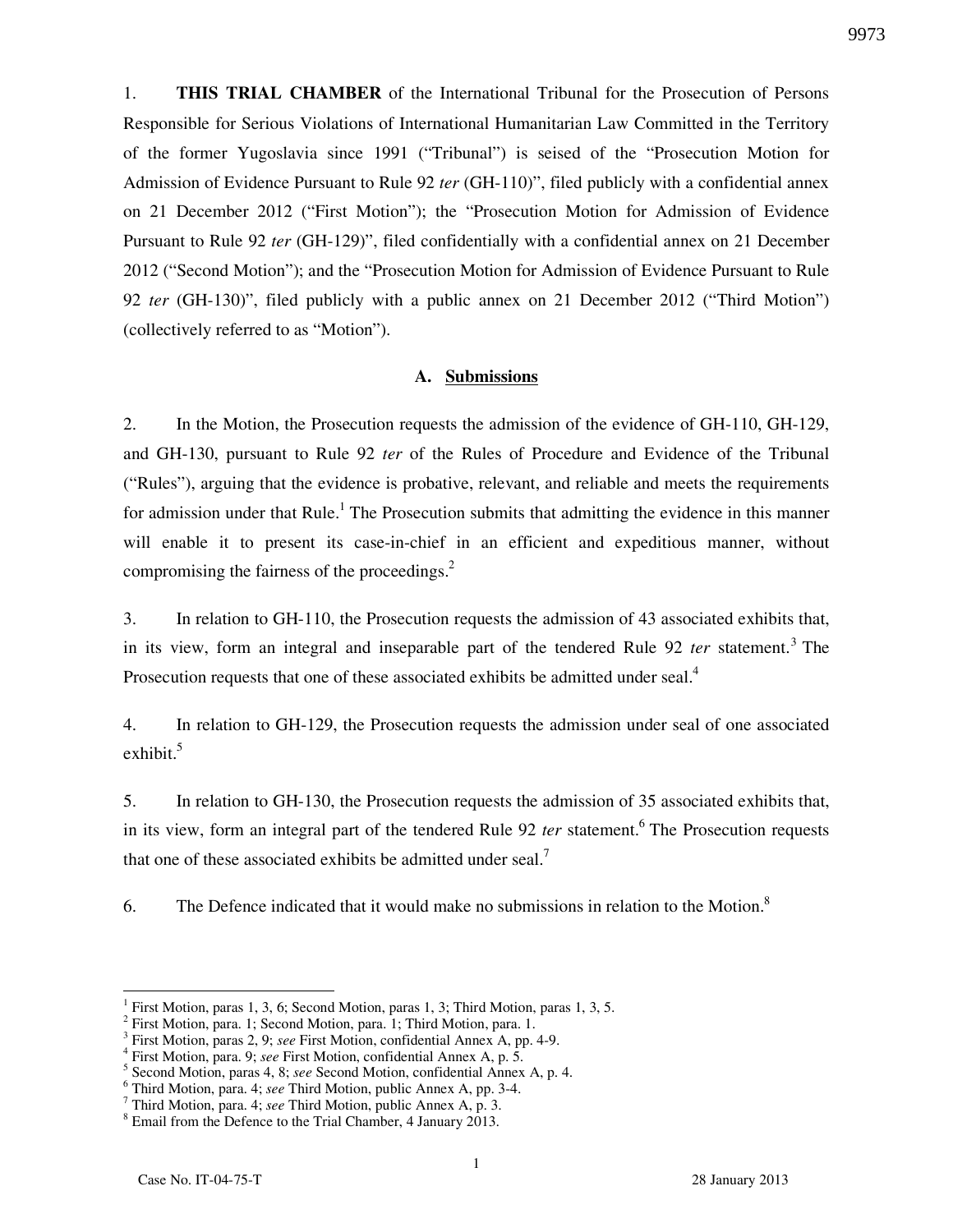#### **B. Applicable Law**

7. The main objective of Rule 92 *ter*—entitled "Other Admission of Written Statements and Transcripts"—is to ensure an effective and expeditious trial, while simultaneously ensuring and respecting the rights of the accused. The jurisprudence of the Tribunal has applied the Rule as permitting, by necessary inference,  $9$  the admission of exhibits where they accompany written statements or transcripts and form an "inseparable and indispensable" part of the evidence.<sup>10</sup> In order to satisfy this requirement, the document must be one without which the witness's testimony would become incomprehensible or of lesser probative value.<sup>11</sup> Moreover, the evidence sought to be admitted, whether a written statement or a transcript of oral testimony, must fulfil the general requirements of admissibility of Rule 89(C): the proposed evidence must be relevant and have probative value. $^{12}$ 

### **C. Discussion**

8. GH-110's proposed Rule 92 *ter* statement contains information about (a) the structure and functioning of Serb military forces and Territorial Defence ("TO") units; (b) his alleged interactions with members of the alleged joint criminal enterprise ("JCE"); (c) the evacuation and transfer of Croatian HDZ prisoners to the Ovčara hangar; and (d) alleged crimes committed by Serb forces at Ovčara on 20 November 1991. The Trial Chamber notes that the Prosecution publicly tenders Rule 65 *ter* 06031, 06045, 06051, 06085, 06090, 06041, 06034, 06052, 06058, 06063, 06096, 06075, and 06079. However, these 13 associated exhibits seem to be designated as confidential in eCourt. The Prosecution may therefore wish to review its position in relation to the exhibits indicated above. The Chamber notes that, in relation to the associated exhibit described as "Strictly Confidential Order No. 32-1 signed by Lt. Col. Milorad Vojnović appointing Jan Marcek as commander in the village of Ovcara in accordance with OS armed forces rules", Rule 65 *ter* 00633 provides the

 $\overline{a}$ 

<sup>9</sup> *Prosecutor v. Stanišić and Župljanin*, Case No. IT-08-91-T, Decision on Prosecution's Motions for Admission of Evidence Pursuant to Rule 92 *ter* (ST012 and ST019), 29 September 2009 (confidential) ("*Stanišić and Župljanin* Decision"), para. 18; *Prosecutor v. Prlić et al.*, Case No. IT-04-74-T, Decision on the Application of Rule 92 *ter* of the Rules, 25 June 2007, p. 2; *Prosecutor v. Delić*, Case No. IT-04-83-T, Decision on Prosecution Motion to Admit Written Witness Statements under Rule 92 *ter*, 27 September 2007, para. 10.

<sup>&</sup>lt;sup>10</sup> Stanišić and Župljanin Decision, para. 18; Prosecutor v. Lukić and Lukić, Case No. IT-98-32/1-T, Decision on Confidential Prosecution Motion for the Admission of Prior Testimony with Associated Exhibits and Written Statements of Witnesses Pursuant to Rule 92 ter, 9 July 2008 ("Lukić and Lukić Decision"), para. 15; *Prosecutor v. Ljubičić*, Case No. IT-00-41-PT, Decision on Prosecution's Motion for Admission of Transcripts Pursuant to Rule 92 *bis* (D) of the Rules, 23 January 2004, p. 3; *Prosecutor v. Đorđević*, Case No. IT-05-87/1-T, Decision on Prosecution's Motion for Admission of Evidence Pursuant to Rule 92 *ter*, 10 February 2009 ("*Dordević* Decision"), para. 5.

<sup>&</sup>lt;sup>11</sup> Stanišić and Župljanin Decision, para. 18; Lukić and Lukić Decision, para. 15; Prosecutor v. Stanišić and Simatović, Case No. IT-03-69-T, Decision on Prosecution's Motion for the Admission of Written Evidence of Witness Slobodan Lazarevi} Pursuant to Rule 92 *ter* with Confidential Annex, 16 May 2008, para. 19; *Prosecutor v. Haraqija and Morina*, Case No. IT-04-84-R77.4, Decision on Prosecution Motion for Admission of Evidence Pursuant to Rule 92 *bis* and/or 92 ter, 2 September 2008 ("Haraqija and Morina Decision"), para. 12; *Đorđević* Decision, para. 5.

<sup>&</sup>lt;sup>12</sup> Stanišić and Župljanin Decision, para. 19; Lukić and Lukić Decision, para. 20; *Đorđević* Decision, para. 6; *Haraqija and Morina* Decision, para. 13.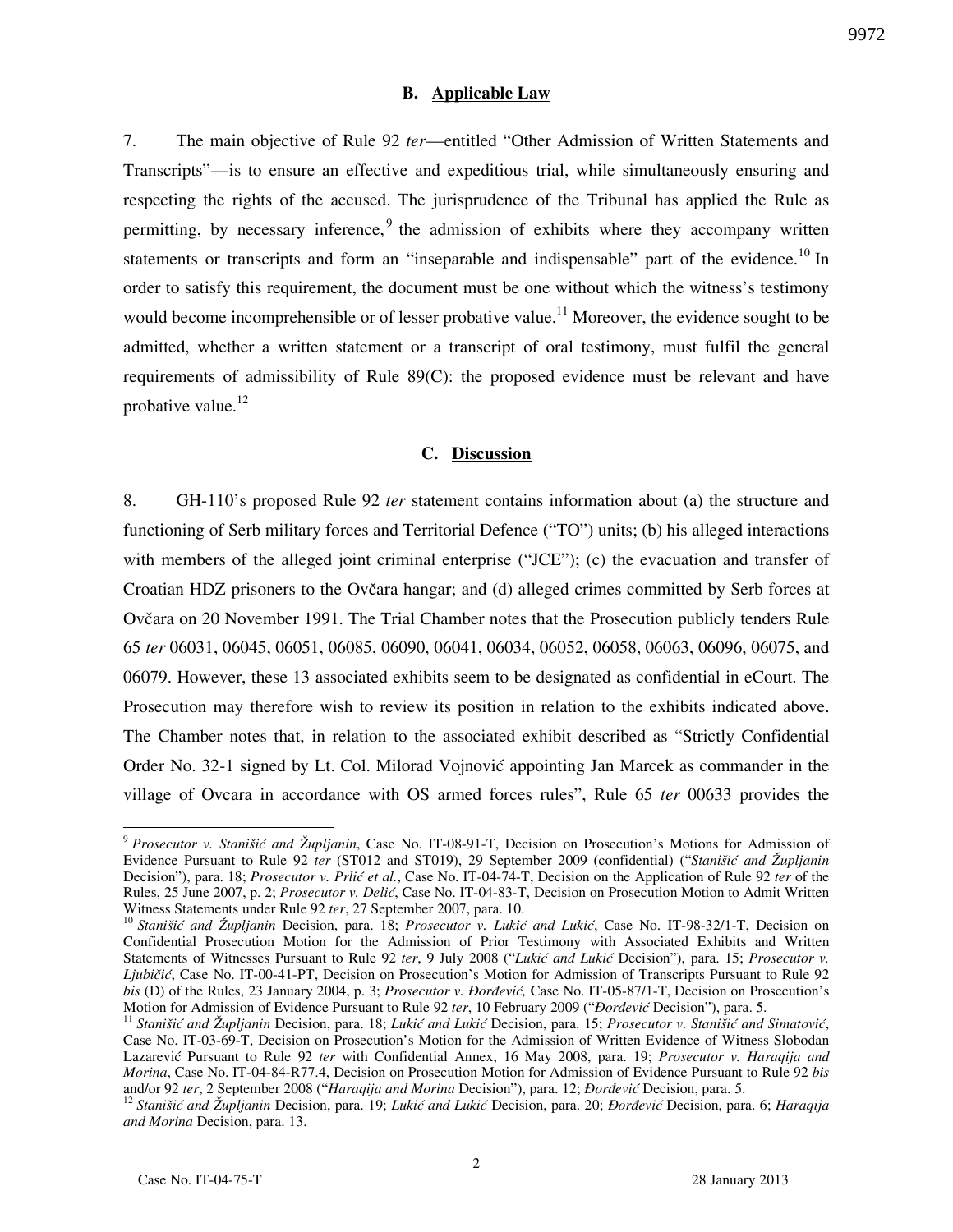correct link to the document in eCourt.<sup>13</sup> Similarly, for the document described as "Yugoslav" People's Army Order signed by Milorad Vojnović regulating the issue of establishing military authority and security of the commands and units", Rule 65 *ter* 00676 provides the correct link to the document in eCourt.<sup>14</sup> The Trial Chamber notes that Rule 65 *ter* 00640, 03075, and 00677, which are numbers also assigned to these documents, do not seem to exist in eCourt. The Trial Chamber finds that the tendered statement and associated exhibits are relevant, have probative value, and are appropriate for admission pursuant to Rules 89(C) and 92 *ter*.

9. GH-129's proposed Rule 92 *ter* testimony from *Prosecutor v. Šešelj* contains information about (a) the formation, command structure, and functioning of TO units; (b) alleged actions of members of the alleged JCE; and (c) the witness's direct participation as a TO member in crimes allegedly committed against non-Serbs at Ovčara. The witness proffers a first-hand account of (a) the transfer of prisoners to the Ovčara farm, (b) the Serb forces chain of command at Ovčara, (c) alleged abuse and killings of individual prisoners at the hangar at Ovčara, and (d) the alleged systematic murder of prisoners in a nearby pit and the subsequent cover-up. The Chamber observes that there is a lack of coherency in the transcript of the witness's evidence in the *Šešelj* trial due to the poor nature of the *pro se* accused's examination. The Trial Chamber therefore finds that is it not appropriate, in the present circumstances, to admit the evidence pursuant to Rules 89(C) and 92 *ter* and that it is in the interests of justice to hear the evidence of witness GH-129 *viva voce*.

10. GH-130's proposed Rule 92 *ter* statement contains information about (a) the mandate, structure, and functioning of both the United Nations Protection Force ("UNPROFOR") in the former Yugoslavia and the United Nations Civilian Police ("UNCIVPOL") in the SBWS region; (b) the witness's interactions with Serbian government and military officials; (c) alleged discrimination against non-Serbs by Serb forces; and (d) the alleged systematic forcible displacement of non-Serbs by Serb forces. The Trial Chamber notes that the Prosecution attaches 13 documents without ERN or Rule 65 *ter* numbers to the end of the witness's Rule 92 *ter* witness statement.<sup>15</sup> The Trial Chamber does not find it appropriate to admit these 13 documents as a constituent part of the Rule 92 *ter* statement and finds that they should have been tendered as 13 individual associated exhibits with the requisite identification numbers in the Annex to the Motion. The Trial Chamber will therefore deny admission of the evidence of the witness pursuant to Rule 92 *ter*, without prejudice to a further application in accordance with the foregoing. In the event that the Prosecution files such a motion, a new Rule 92 *ter* statement should be prepared, referencing the associated exhibits by their Rule 65 *ter* numbers.

<sup>&</sup>lt;sup>13</sup> First Motion, confidential Annex, p. 5.

<sup>&</sup>lt;sup>14</sup> First Motion, confidential Annex, p. 5.

<sup>15</sup> GH-130, Rule 65 *ter* 05964, Witness Statement, para. 6.